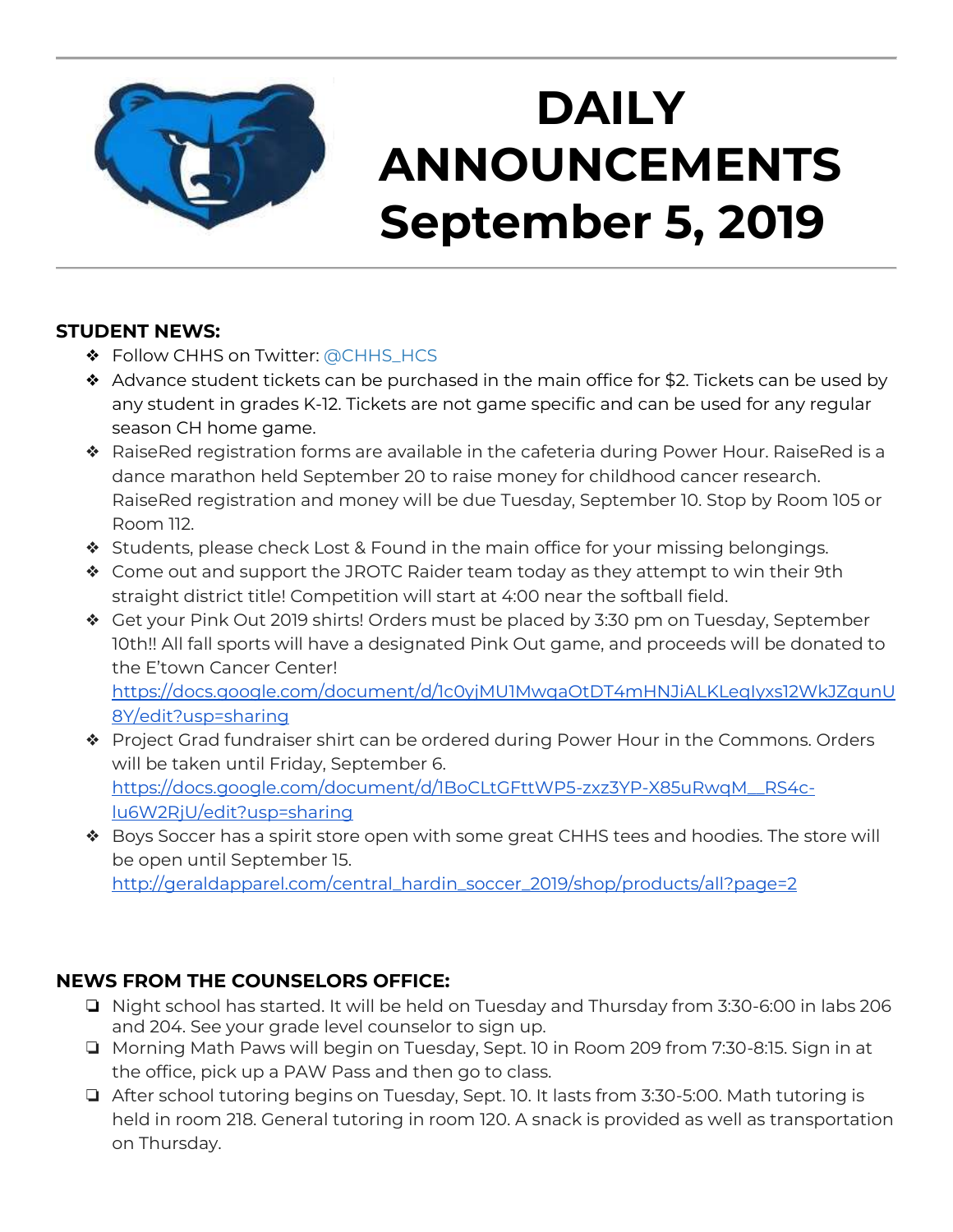

# **DAILY ANNOUNCEMENTS September 5, 2019**

- ❏ Any freshman, sophomore or junior interested in taking the PSAT exam, please bring \$17.00 cash or check to the guidance office to register. Deadline to register is September 13, 2019. Test date is October 16, 2019.
- ❏ **CLASS OF 2023**: Text the following codes to 810-10: Student Remind Code: @chhs1920 Parent Remind Code: @chhs-9th
- ❏ **CLASS of 2022:** Parents & students--sign up for Sophomore updates using the codes below! Text the following code to 810-10: Sophomores, last names A-C: @10chhsA-C Sophomores, last names D-H: @10chhsD-H Sophomores, last names I-M: @10chhsI-M Sophomores, last names N-R: @10chhsN-R Sophomores, last names S-Z: @10chhsS-Z
- ❏ **CLASS OF 2021:** Junior Remind Enrollment Information-- Last name A - C - Text the message @atocjunior to the number 81010 Last name D - H - Text the message @dtohjunior to the number 81010 Last Name I - M - Text the message @itomjunior to the number 81010 Last Name N - R - Text the message @ntorjunior to the number 81010 Last Name S - Z - Text the message @stozjunior to the number 81010
- ❏ **CLASS OF 2020:** Students can only join ONE student account for these. Parents can join only ONE parent account. **Student Accounts:** Senior Class Information--Text @chhssrinfo to 81010; Senior College Information--Text @srcollege to 81010 (includes Senior Class Information); Early College Seniors-- Text @cdk632 to 81010 (Includes Sr Class and Sr College) **Parent Accounts:** Senior Class Parent Information--Text @3g94ke to 81010; Senior Parent College Information--Text @kfgd72 to 81010 (includes Senior Class Information); Early College Seniors--Text @cdk632 to 81010 (Includes Sr Class and Sr College)

### **UPCOMING EVENTS:**

- September 20: RaiseRed Dance Marathon
- September 27: Football Homecoming
- October 3: Underclass picture retakes
- October 7-11: No School/Fall Break
- October 14: No school for students. PLD for faculty & staff

#### **CLUB NEWS:**

- → The Bruin Art Club will meet Thursday, September 5 during the second half of power hour.
- → Spanish Club Officer Forms are due TODAY. We will have a meeting on Friday, 9/6/19, to vote for club officers during 2nd HALF of Power Hour. Continue to turn in your